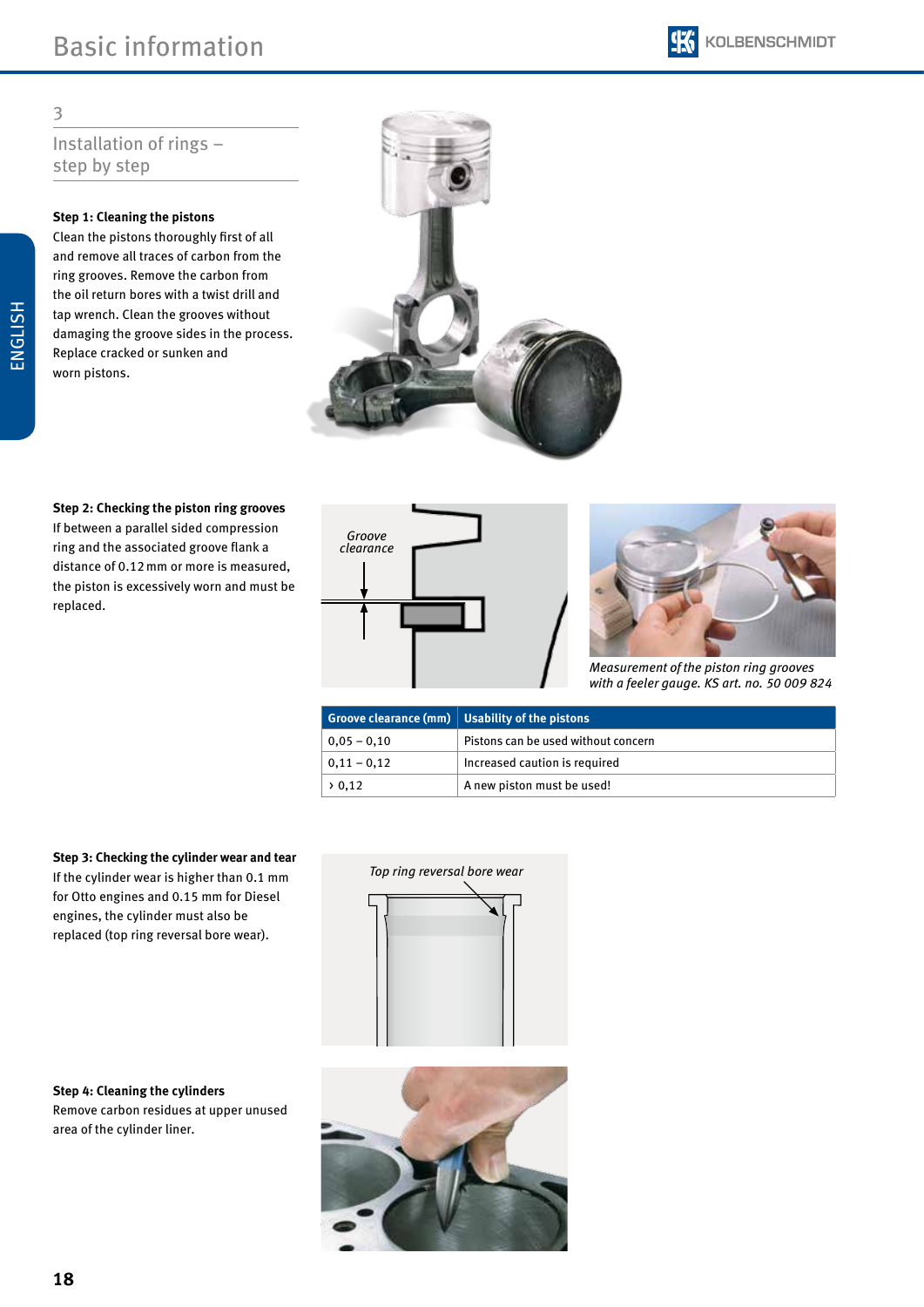

**Step 5: Checking the ring set components** When replacing the piston rings, we always recommend replacing a complete set. The ring height is checked with a calliper. A comparison with our catalogue data is recommended.

The diameter can be checked with a measuring ring or reworked cylinder; the joint clearance based on a subjective assessment or with a feeler gauge. When checking the ring diameter in worn cylinders/ cylinder liners, note that the joint clearance can assume larger values.



*Checking with KS calliper with dial gauge, accuracy 0.01 mm KS art. no. 50 009 814*

 $\mathbb{A}$ **Chrome plated piston rings must not be installed in chrome plated cylinder liners.**

ENGLISH

#### **Step 6: Installing the piston rings**

Insert the piston rings into the respective piston ring groove with the correct fitting tool.

Excessive spreading of the piston rings during mounting is to be avoided; this causes permanent deformations and affects the piston ring's performance.

The "TOP" marking must point to the piston crown, so that the scraping effect is pointing to the skirt end of the piston.



*Piston ring pliers KS art. no. 50 009 815 for ø 50–110 mm KS art. no. 50 009 829 for ø 110–160 mm*

#### **Special:**

#### **Installation of steel rail spring washers**



*1. The expander spring is fitted into the groove.*



*2. The bottom fin is inserted by 120° joint twist.*



*Steel rail oil ring*



With three-digit steel rail spring washers, it can happen that the expander spring overlaps on the joint ends.

For this reason, always control the position of expander feathers before installing the pistons.